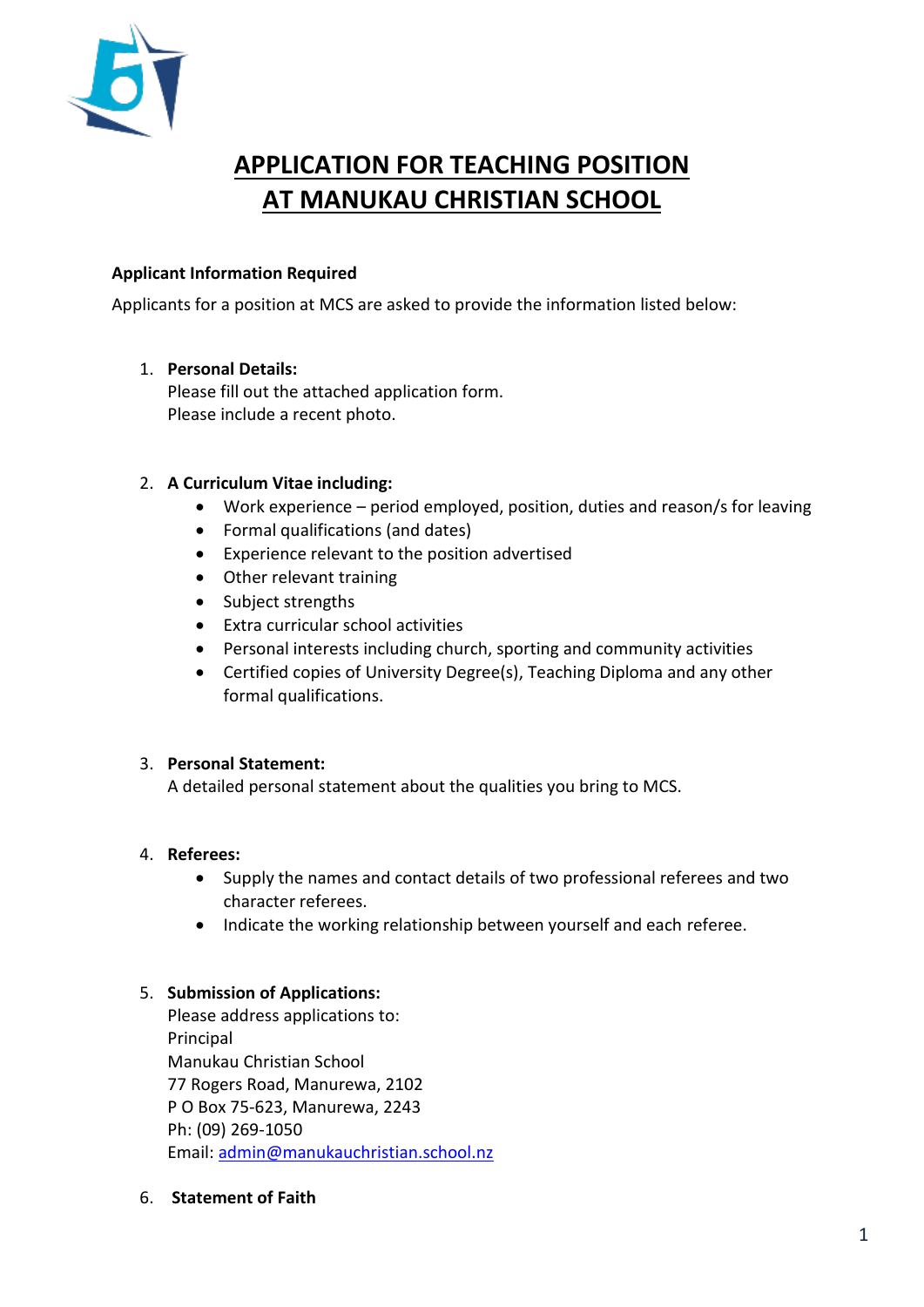

# **APPLICATION FOR TEACHING POSITION AT MANUKAU CHRISTIAN SCHOOL**

#### **This form is to accompany your Curriculum Vitae**

The Trustboard is an EEO employer. The Board has also adopted the policy of only appointing teachers who are registered or eligible for registration to contract teaching positions.

| <b>Position/s Applied For:</b> |                                                                                                                       |  |
|--------------------------------|-----------------------------------------------------------------------------------------------------------------------|--|
|                                |                                                                                                                       |  |
| <b>Personal Details:</b>       |                                                                                                                       |  |
| Full Name:                     |                                                                                                                       |  |
| Address:                       |                                                                                                                       |  |
|                                |                                                                                                                       |  |
|                                |                                                                                                                       |  |
| Phone Number:                  |                                                                                                                       |  |
| <b>Email Address:</b>          |                                                                                                                       |  |
| Gender:                        |                                                                                                                       |  |
| Place of Birth:                |                                                                                                                       |  |
| <b>Marital Status:</b>         |                                                                                                                       |  |
| Ages of Dependents:            |                                                                                                                       |  |
|                                |                                                                                                                       |  |
| <b>Church Affiliation:</b>     |                                                                                                                       |  |
| Denomination:                  |                                                                                                                       |  |
| Church Attending:              | <u> 1989 - Johann John Stein, markin film yn y brening yn y brening yn y brening yn y brening yn y brening yn y b</u> |  |
| Name of Minister:              |                                                                                                                       |  |
| <b>Contact Details:</b>        |                                                                                                                       |  |

**Are you willing for the Principal to contact the minister of your church for a personal reference:** 

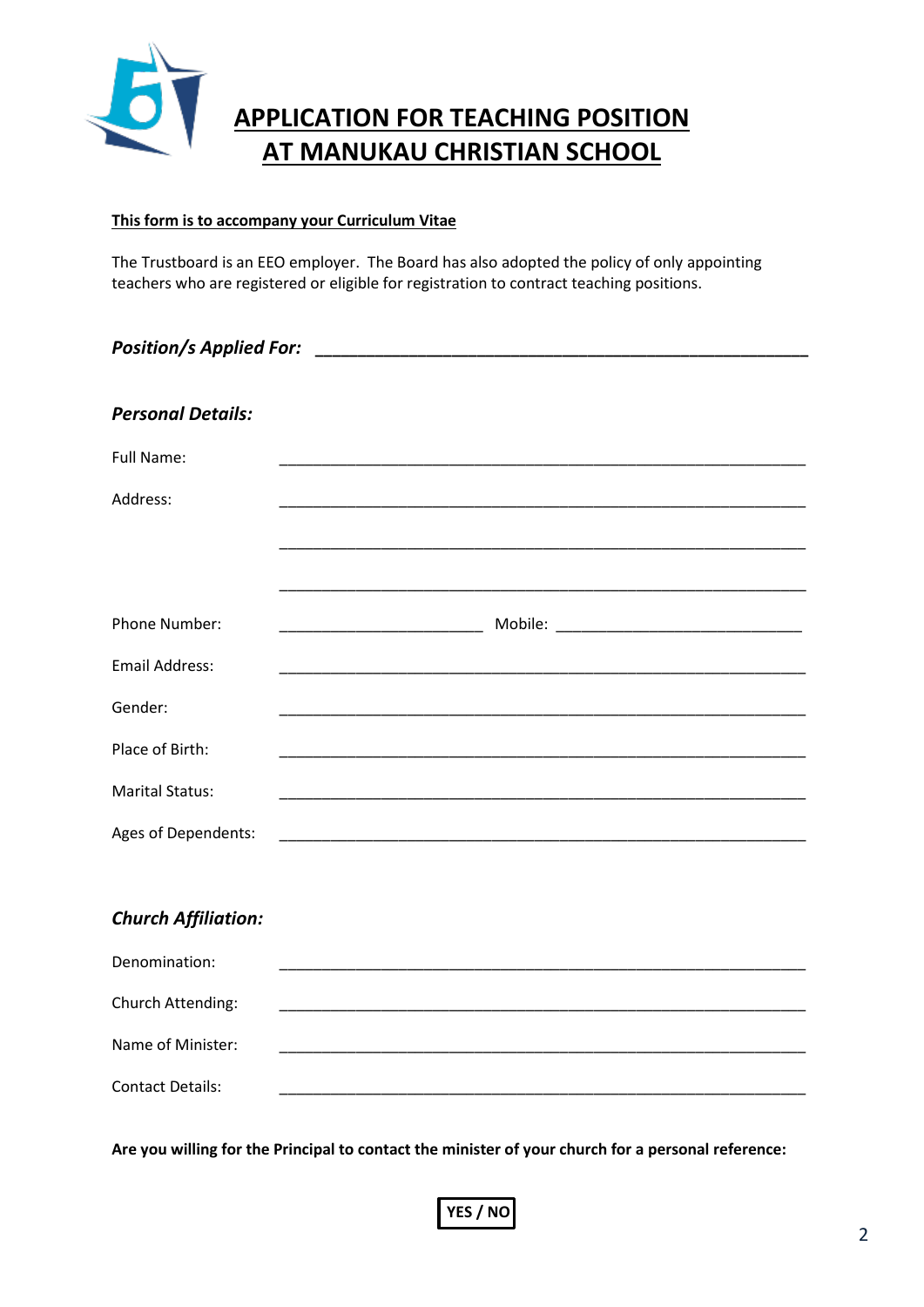#### *Training and Experience:*

Please tick any of the following for which you have special training, experience or interest:

| Music                     | Choir                   | Art              |
|---------------------------|-------------------------|------------------|
| <b>Physical Education</b> | Debating                | Photography      |
| <b>School Newspaper</b>   | Orienteering            | Tramping         |
| <b>Typing</b>             | Electronics             | Computers        |
| Languages                 | <b>Student Guidance</b> | Career guidance  |
| Church leadership         | Drama                   | Public speaking  |
| <b>Handicrafts</b>        | Chess                   | Youth leadership |
| Kapa Haka                 | <b>Cultural Group</b>   | Sport            |
| Other (Please comment):   |                         |                  |

\_\_\_\_\_\_\_\_\_\_\_\_\_\_\_\_\_\_\_\_\_\_\_\_\_\_\_\_\_\_\_\_\_\_\_\_\_\_\_\_\_\_\_\_\_\_\_\_\_\_\_\_\_\_\_\_\_\_\_\_\_\_\_\_\_\_\_\_\_\_\_\_\_\_\_\_\_\_\_\_\_

#### *Tertiary Training:*

What degrees, diplomas or other professional qualifications do you hold?

| Degree/Diploma etc | <b>Name of Institution</b> | <b>Year Conferred</b> |
|--------------------|----------------------------|-----------------------|
|                    |                            |                       |
|                    |                            |                       |
|                    |                            |                       |

#### **What were your fields of study?**

Major fields: \_\_\_\_\_\_\_\_\_\_\_\_\_\_\_\_\_\_\_\_\_\_\_\_\_\_\_\_\_\_\_\_\_\_\_\_\_\_\_\_\_\_\_\_\_\_\_\_\_\_\_\_\_\_\_\_\_\_\_\_\_\_\_\_\_\_\_\_\_\_\_

Minor fields: \_\_\_\_\_\_\_\_\_\_\_\_\_\_\_\_\_\_\_\_\_\_\_\_\_\_\_\_\_\_\_\_\_\_\_\_\_\_\_\_\_\_\_\_\_\_\_\_\_\_\_\_\_\_\_\_\_\_\_\_\_\_\_\_\_\_\_\_\_\_

Please give details of courses completed: *(If necessary attach a list showing full details.)*

| What subjects are you qualified to teach? | To what levels? |
|-------------------------------------------|-----------------|
|                                           |                 |
|                                           |                 |

*\_\_\_\_\_\_\_\_\_\_\_\_\_\_\_\_\_\_\_\_\_\_\_\_\_\_\_\_\_\_\_\_\_\_\_\_\_\_\_\_\_\_\_\_\_\_\_\_\_\_\_\_\_\_\_\_\_\_\_\_\_\_\_\_\_\_\_\_\_\_\_\_\_\_\_\_\_\_\_\_\_\_*

*\_\_\_\_\_\_\_\_\_\_\_\_\_\_\_\_\_\_\_\_\_\_\_\_\_\_\_\_\_\_\_\_\_\_\_\_\_\_\_\_\_\_\_\_\_\_\_\_\_\_\_\_\_\_\_\_\_\_\_\_\_\_\_\_\_\_\_\_\_\_\_\_\_\_\_\_\_\_\_\_\_\_*

| <b>Most recent teaching positions:</b> |                 |                          |  |
|----------------------------------------|-----------------|--------------------------|--|
| <b>School</b>                          | <b>Position</b> | <b>Length of Service</b> |  |
|                                        |                 |                          |  |
|                                        |                 |                          |  |
|                                        |                 |                          |  |
|                                        |                 |                          |  |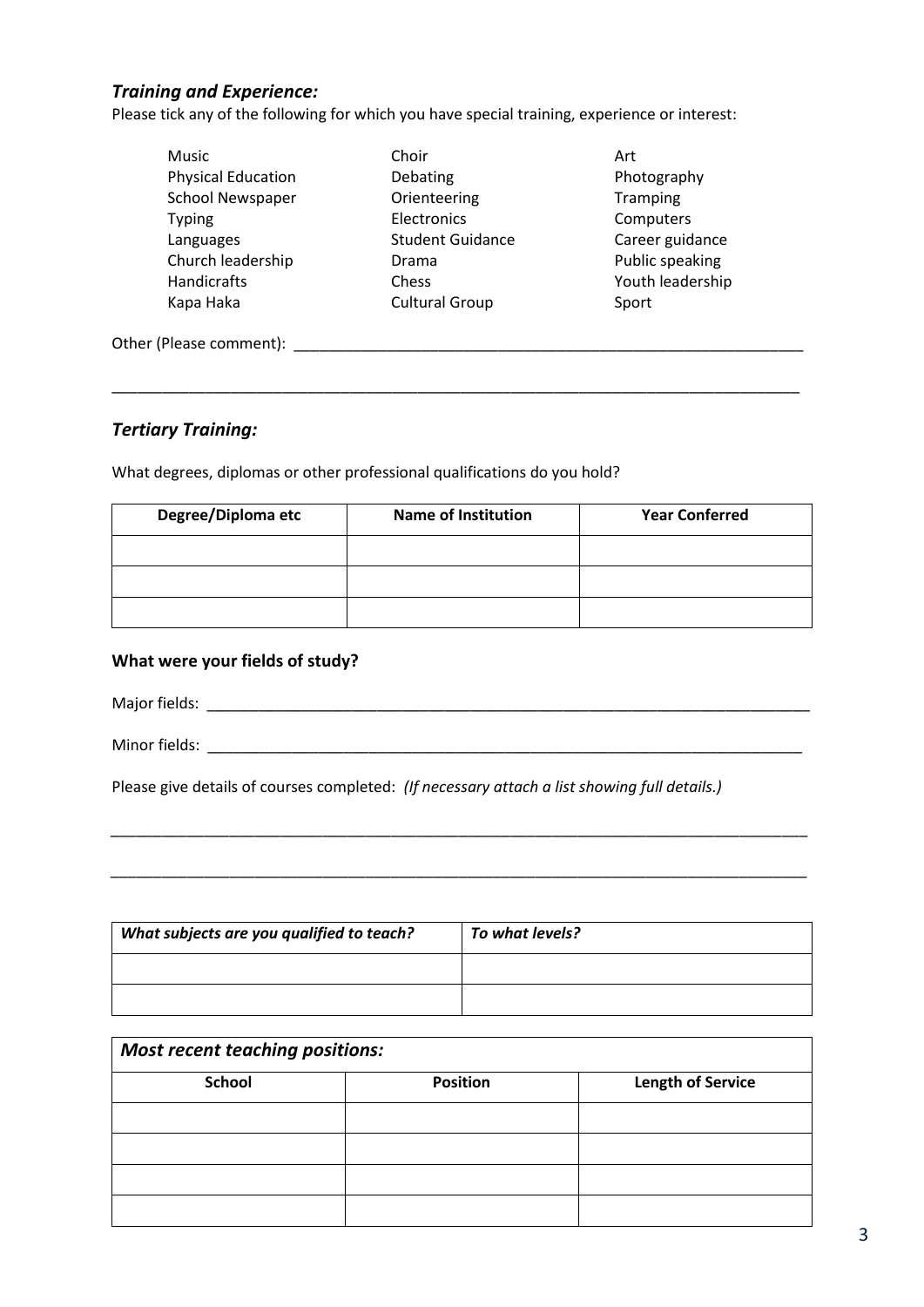**Professional Referees:** 1. Name: Relationship to Applicant: Note that the state of the state of the state of the state of the state of the state of the state of the state of the state of the state of the state of the state of the state of the state of the Email: \_\_\_\_\_\_\_\_\_\_\_\_\_ Relationship to Applicant: Note that the state of the state of the state of the state of the state of the state of the state of the state of the state of the state of the state of the state of the state of the state of the **Character Referees:** Relationship to Applicant: Relationship to Applicant: Note that the set of the set of the set of the set of the set of the set of the set of the set of the set of the set of the set of the set of the set of the set of the set of the set of the set o

Note: I certify that the information given in this application is to the best of my knowledge correct. I understand that this may be verified.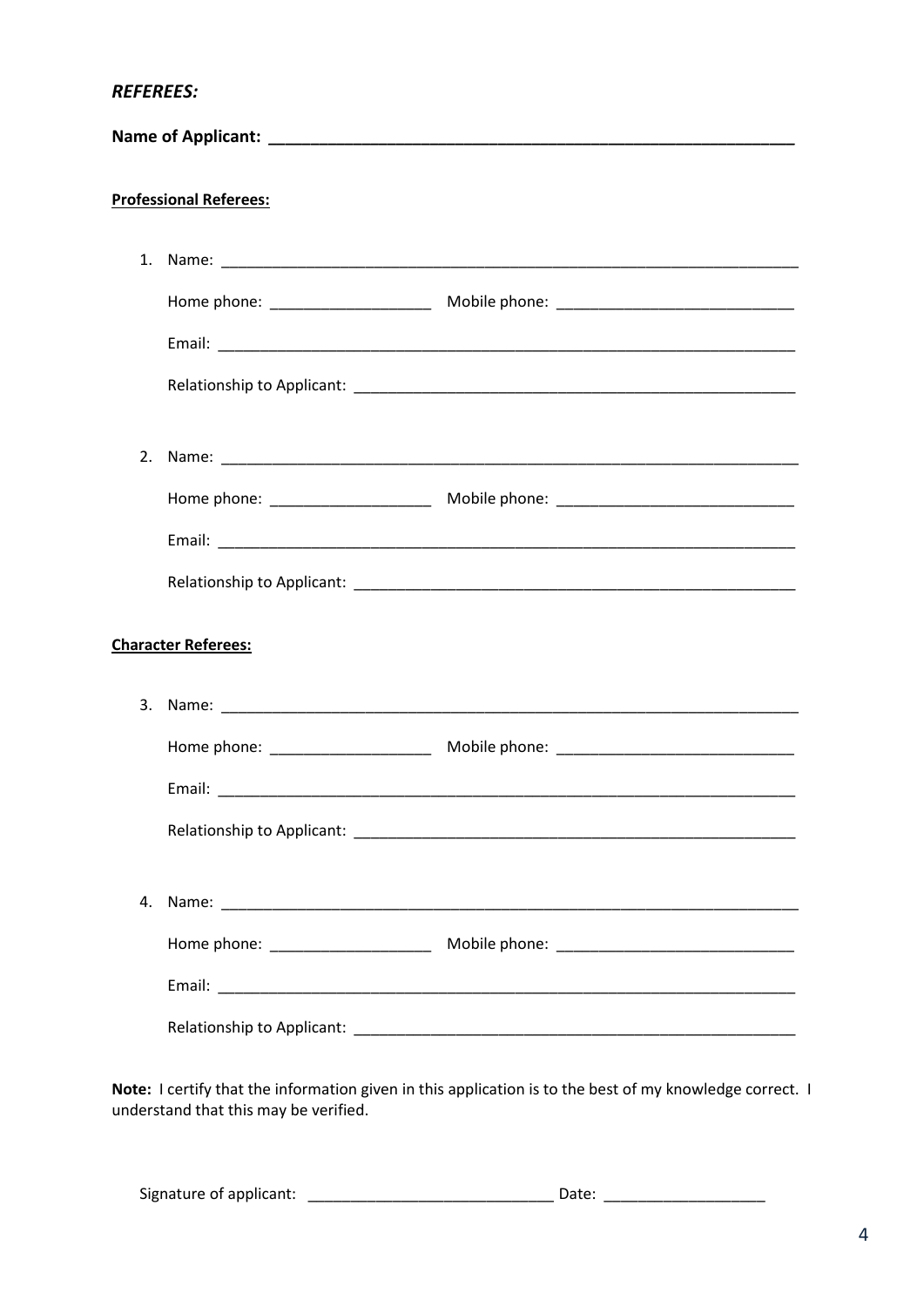# **Personal Statement:**

(Include personal testimony of faith)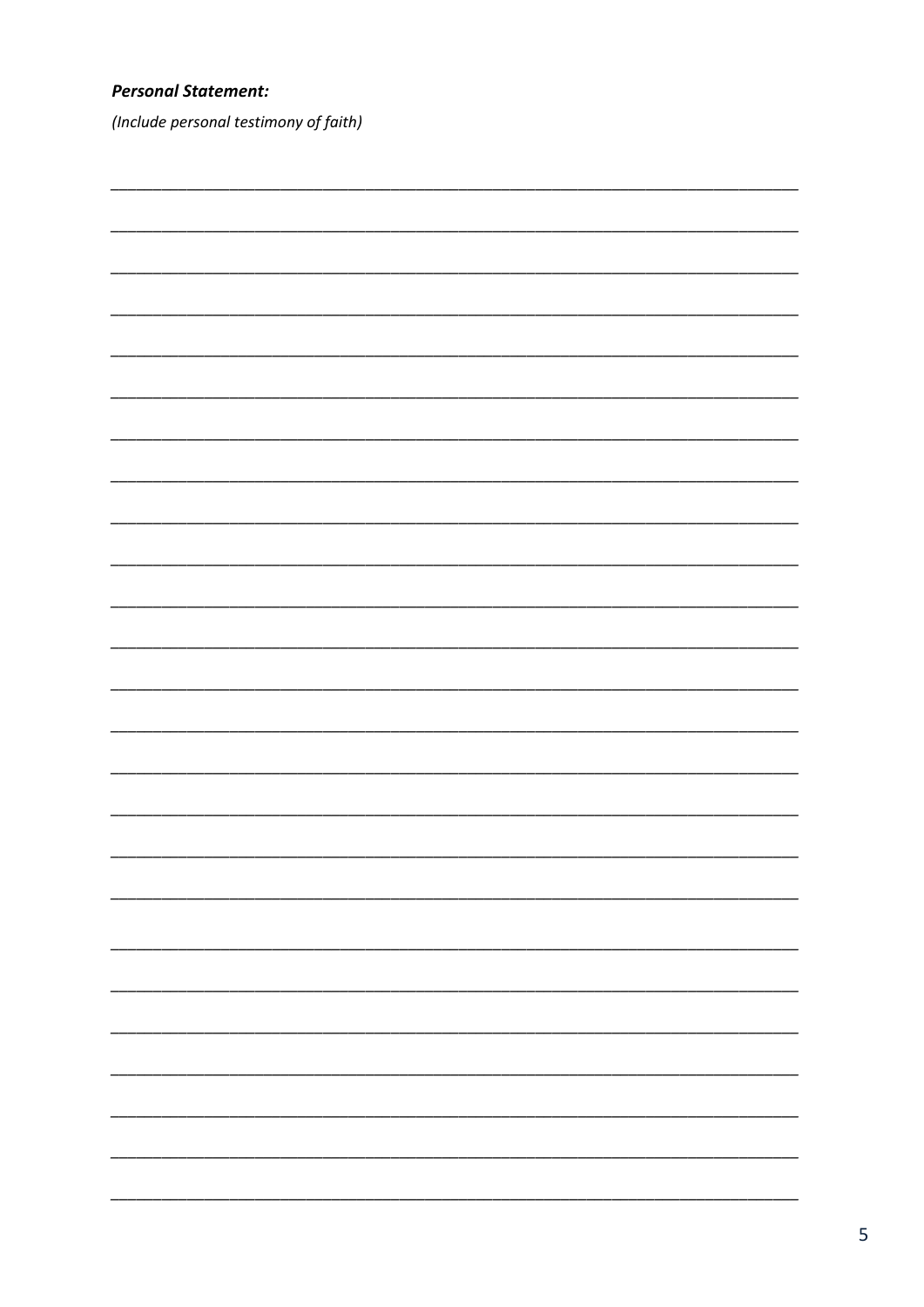

# **MANUKAU CHRISTIAN SCHOOL**

# **Declaration**

The Trustboard has a policy to employ only the best available teachers to positions at Manukau Christian School. The board has a policy stating that only teachers registered with the New Zealand Registration Board will be appointed to full time contract teaching positions.

Have you ever been convicted of an offence against the law (apart from minor traffic) or otherwise know of any reason why you should not be employed to work in a school environment?

# **YES / NO (circle one)**

If yes, please give details of offense, and other reasons together with any comments you wish to make.

*\_\_\_\_\_\_\_\_\_\_\_\_\_\_\_\_\_\_\_\_\_\_\_\_\_\_\_\_\_\_\_\_\_\_\_\_\_\_\_\_\_\_\_\_\_\_\_\_\_\_\_\_\_\_\_\_\_\_\_\_\_\_\_\_\_\_\_\_\_\_\_\_\_\_*

*\_\_\_\_\_\_\_\_\_\_\_\_\_\_\_\_\_\_\_\_\_\_\_\_\_\_\_\_\_\_\_\_\_\_\_\_\_\_\_\_\_\_\_\_\_\_\_\_\_\_\_\_\_\_\_\_\_\_\_\_\_\_\_\_\_\_\_\_\_\_\_\_\_\_\_*

You may be asked to provide a copy of the relevant Court record(s) obtained from the Registrar of the Court. Failure to provide correct and true details of any conviction or reason for possible unsuitability will make you liable to dismissal from the employment of Christian Schools of Auckland Charitable Trust, should you be the successful applicant.

I am aware that this is a smoke-free school and agree to abide by this and other normal school policies and procedures if appointed. I agree to the Trustboard or its agents contacting any past employers, associates or professional colleagues in addition to the names supplied as referees. I declare that all the information given in this application and in my curriculum vitae is true and correct. I understand that this may be verified.

I have read and understand the statement of faith and should I be appointed to the position I will be able to be a role model of these tenets of faith.

I solemnly and sincerely declare that to the best of my knowledge and belief the information in this application is true and correct.

*Applicant's signature: \_\_\_\_\_\_\_\_\_\_\_\_\_\_\_\_\_\_\_\_\_\_\_\_\_\_\_\_\_ Date: \_\_\_\_\_\_\_\_\_\_\_\_\_\_\_\_\_\_\_\_*